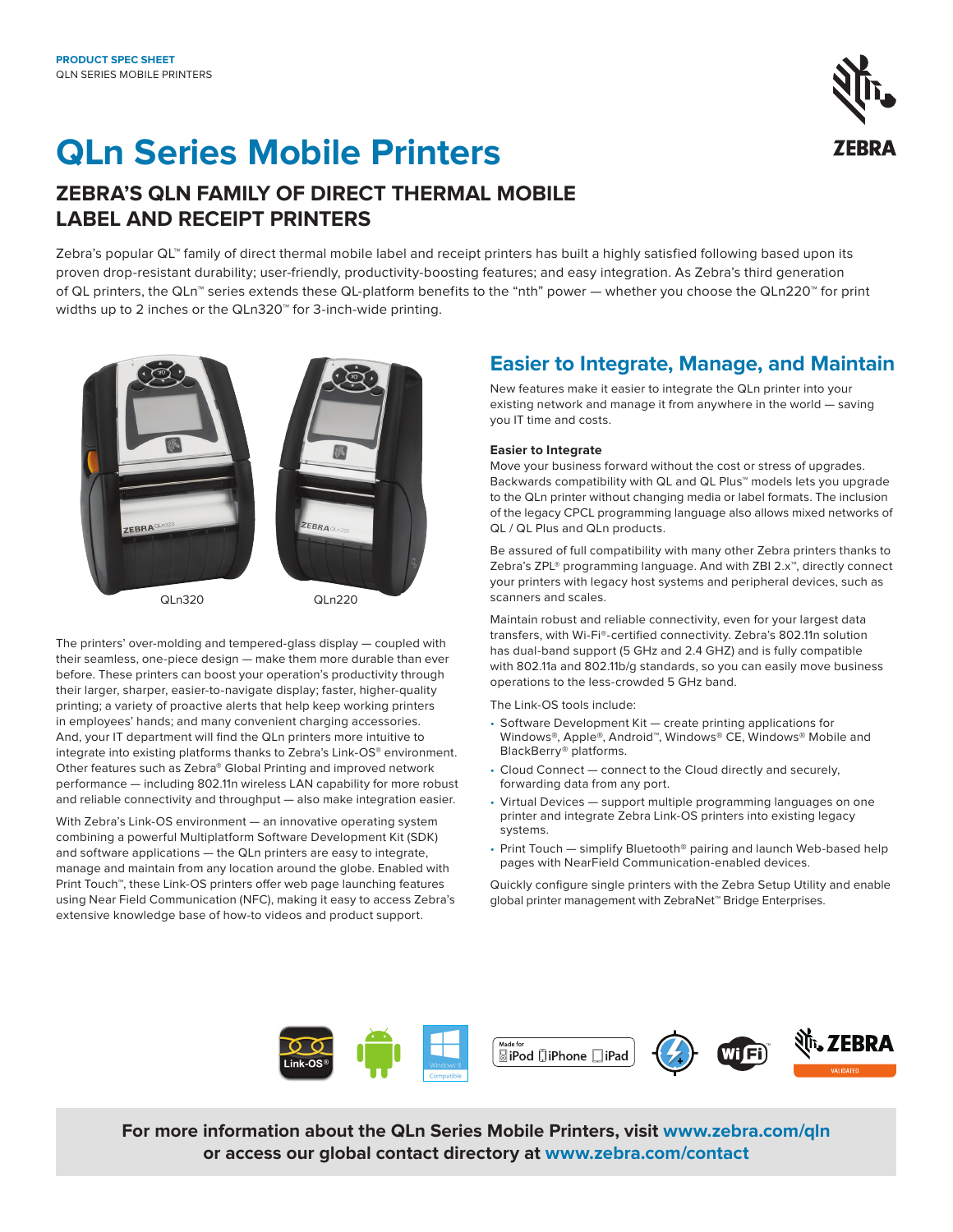Efficiently print and optimize your labels with ZebraDesigner™ Pro for label design and ZebraDesigner drivers for Windows. Print multiple languages on a single label using Zebra's Unicode™ UTF-16-compliant Global Printing Solution.

Work with the confidence that comes with industry-leading solutions. The QLn420 features improved communication with leading handheld terminals that have been tested and verified for maximum interoperability when using the printer with validated terminals. Zebra Independent Software Vendor (ISV) Partners create industry-leading software solutions to solve business problems, and Zebra works closely with these ISVs to integrate printing and other capabilities of Zebra products. Zebravalidated applications can be found at [www.zebra.com/validation.](https://www.zebra.com/us/en/partners/partnersfirst-partners/become-a-partner/isv/validation-program.html)

#### **Easier to Manage**

Manage all aspects of your networked Link-OS printers from just one screen with Profile Manager. There's no need to switch between applications to get the job done, and you can manage the simple admin console remotely on your PC, tablet or smartphone.

Keep printers in service longer by managing specific, local printer and battery issues remotely over a wired IP network, including Serial and Bluetooth, via a Zebra Ethernet cradle. And with AirWatch™ Connector, you can quickly connect your printer with the AirWatch devicemanagement system via WLAN and Ethernet.

Automatically update printer firmware and configuration from a file server over 802.11 or Ethernet interfaces with the mirror function.

Manage QLn printers using most of the popular third-party management software solutions. The printers also fully support Simple Network Management Protocol (SNMP).

#### **Easier to Maintain**

Reduce wasted time and lost productivity with the PowerPrecision+ battery, which indicates the power and health of a printer's battery.

Effortlessly manage your printers and firmware by connecting your devices to your wired Ethernet network and / or cradle.

# **Easier and More Efficient to Use**

Multiple enhancements deliver significant operational advantages over the previous-generation QL and QL Plus series mobile printers.

#### **Easier to Use**

The QLn family of printers were designed to optimize business processes through easy operation and mobility — reducing training requirements and increasing worker productivity.

Meet the increasing demand for mobile printing across different operating systems. QLn printers are "Made for iPod® / iPhone® / iPad®" certified and also support Android and Windows devices via Multiplatform SDK apps.

Easily operate the printer using simple-to-navigate controls and a userfriendly interface, which includes a help menu and alert messages.

Quickly access Zebra's extensive knowledge base of how-to videos and product support with Print Touch-enabled Web page launching features.

Conveniently carry and store the printer thanks to a smaller design.

Achieve faster, higher-quality printing with lower power use through Power Smart Print Technology™.

Experience higher performance:

- Faster processing and throughput.
- Increased memory that handles printer's advanced functions and future firmware improvements, and stores more complex fonts, graphics and images.

Increase user and operational efficiencies with convenient charging accessories.

#### **Longer Printer Uptime**

Improve operational productivity and reduce costs associated with downtime through fewer printing interruptions.

Monitor and manage the printer remotely using the Windows PC-based AirWatch Connector.

Prevent associates from being stuck printerless in the middle of their work. The printer enables proactive maintenance by displaying printer alert messages, battery charge and health status.

Avoid the downtime and costs of unnecessarily sending the printer away for servicing. Many issues can be remotely diagnosed and resolved (including firmware updates, configuration changes, and adding new fonts or graphics) over an Ethernet connection.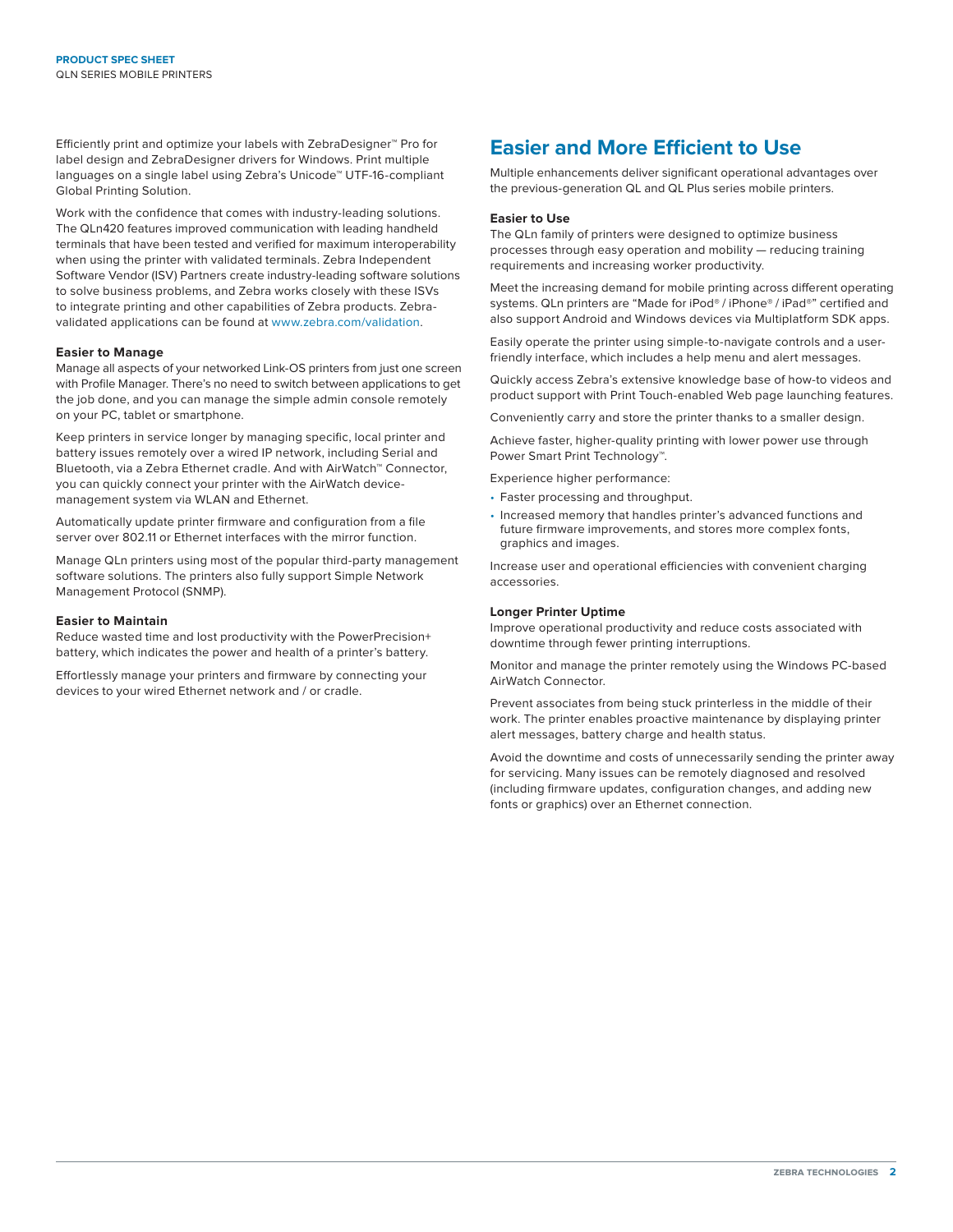# **Mobile A to Z**

#### **From Accessories, to Supplies, to Zebra OneCare Service**

#### **Lithium-Ion Charging Accessories**

**Ethernet Cradle**



Single-bay QLn Ethernet Cradle



4-bay QLn Ethernet Cradle

Connect QLn printers to your wired Ethernet network via the QLn Ethernet cradle to enable easy remote management by your IT or operations staff — helping to ensure each printer is operating optimally and ready for use. The Ethernet cradle can communicate over 10 mbps or 100 mbps networks using auto-sense.

The single-bay QLn Ethernet cradle also charges the battery while it is in the printer, while the 4-bay version (with optional wall mount kit) charges four printers at a time. The 4-bay version includes an internal Ethernet switch and second Ethernet port, so you can link and manage four 4-bay QLn Ethernet cradles (a total of 16 printers) from one port.

The printer remains fully functional so you can print while it is in either cradle. The cradle's LED lights indicate DC power and Ethernet-link status.

Remote printer management over your Ethernet allows:

- Battery management for monitoring battery health. Knowing each battery's lifespan stage simplifies central management of your spare-battery pool.
- Firmware management for updating printer firmware, eliminating the need for IT staff to travel to the local user site, or for the printer to be sent back to a central location for updating.
- Print management for updating templates, fonts and graphics in order to print new label formats.
- Device management for updating startup (e.g., config. sys), WML (front panel) or HTML (browser) files to enhance or change configuration and status collection.
- Network management for updating encryption keys or certificate files to maintain the highest level of security.
- Problem resolution and troubleshooting local printer issues that may otherwise require the printer to be sent in for repair.
- Ability to manage Bluetooth printers, which traditionally have been off-network.

#### **What comes with the cradle?**

**Unit with AC Adapter:** Cradle, AC adapter, power cord and document CD including cradle user manual and installation guide.

**Cradle Unit:** Cradle and document CD including cradle user manual and installation guide (AC adapter can be purchased separately).

### **AC Adapter**



Connect the AC adapter to your QLn and wall outlet to charge the printer's PowerPrecision+ battery while in the printer. The printer can print labels and perform other functions during charging. Shown with printer for reference purposes; printer is not included.

**Charger**



The smart charger will fully charge a single standalone QLn PowerPrecision+ battery in less than four hours. In addition to indicating battery-charge status, it leverages the battery's PowerPrecision design to indicate battery health, allowing you to more accurately manage your spare battery pool. Specifically, LEDs show whether the battery is "good," has a "diminished capacity," is "past useful life" or is "unusable" and should be replaced. The charger comes with charging base and power cord. Shown with printer for reference purposes; printer is not included.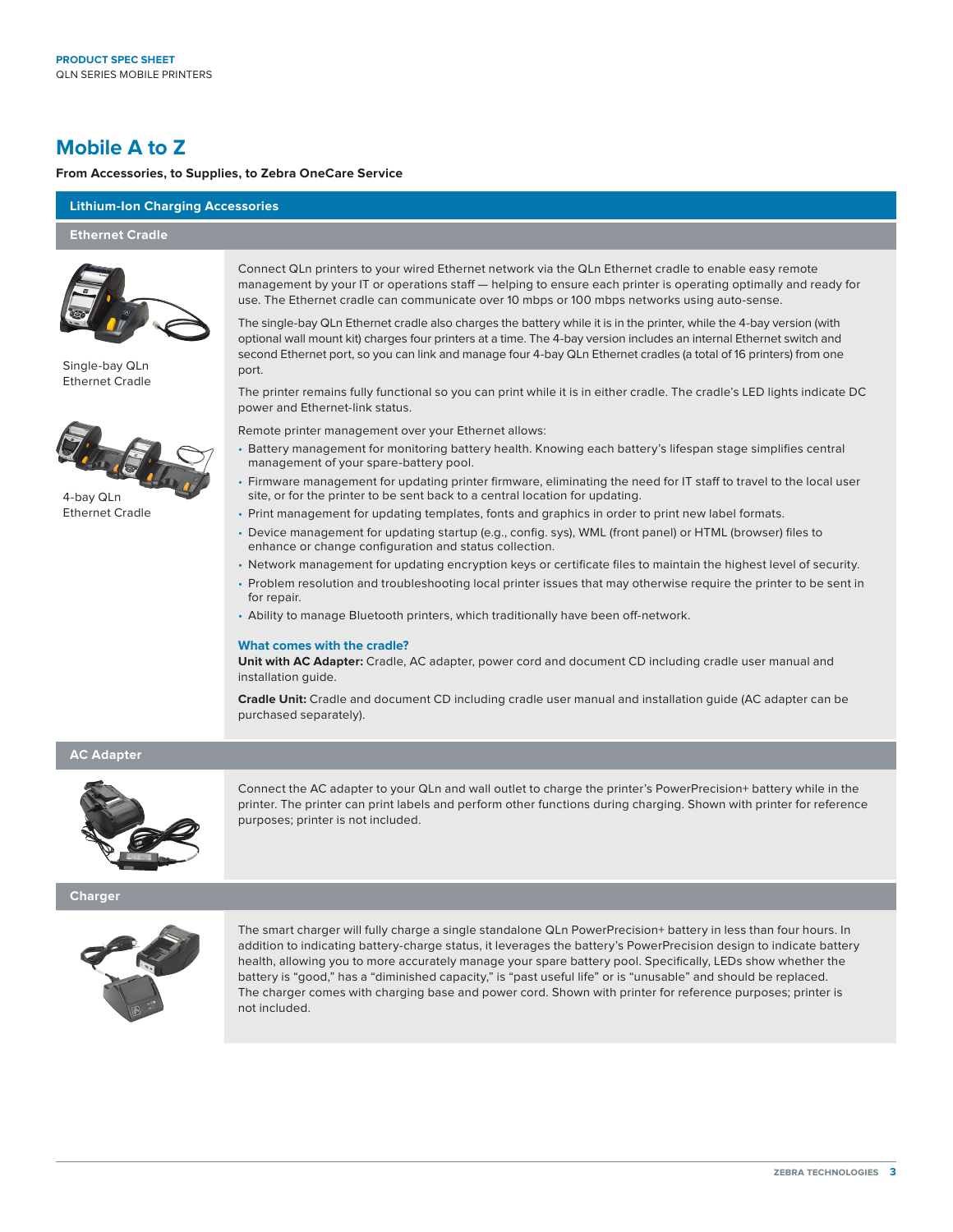### **Lithium-Ion Charging Accessories**

#### **Extended Capacity PowerPrecision+ Battery**



The Extended Capacity PowerPrecision+ battery option provides twice the battery capacity over the standard PowerPrecision+ battery, providing double the power for increased uptime. No need to upgrade your existing QLn printer — you can purchase this as a standalone accessory to use with your current QLn220 or QLn320. Or, order it as a configurable printer option so your printer ships ready to go with this powerful accessory. The choice is yours.

# **Quad Battery Charger**



The quad battery charger is designed to simultaneously charge up to four QLn PowerPrecision+ batteries (removed from the printer) in about three hours. Lights on the charger indicate when individual batteries are 80 percent charged and when fully charged. Note the quad battery charger does not indicate battery health, as provided with the smart charger. Comes with the charging unit, a power supply, and power cord.

#### **Carrying Straps / Cases**



**Hand Strap:** Allows the printer to be carried by hand.

**Shoulder Strap:** Allows the printer to be carried over the shoulder.

**Soft Case:** Add an extra layer of protection for harsh environments with a soft case. While in the case, the printer is IP54-rated for resistance to windblown water and dust. Case provides openings for changing the media and batteries and all connectors are accessible. Includes shoulder strap.

#### **Genuine Zebra Supplies**

Ensure consistent print quality, reduce downtime and increase productivity in your printing process with genuine Zebra supplies. We manufacture each supplies product with the exact same materials every time so you always get crisp, readable and scannable output without needing to adjust the printer darkness setting between rolls.

#### **Zebra OneCare Service**

Increase printer uptime and reduce lost productivity and unbudgeted repair costs by selecting a Zebra OneCare service agreement. A costeffective means of planning and budgeting your annual maintenance expenditures, your agreement ensures that trained Zebra technicians will bring your printer back to factory specifications. Zebra offers a variety of plans to fit your budget and business needs.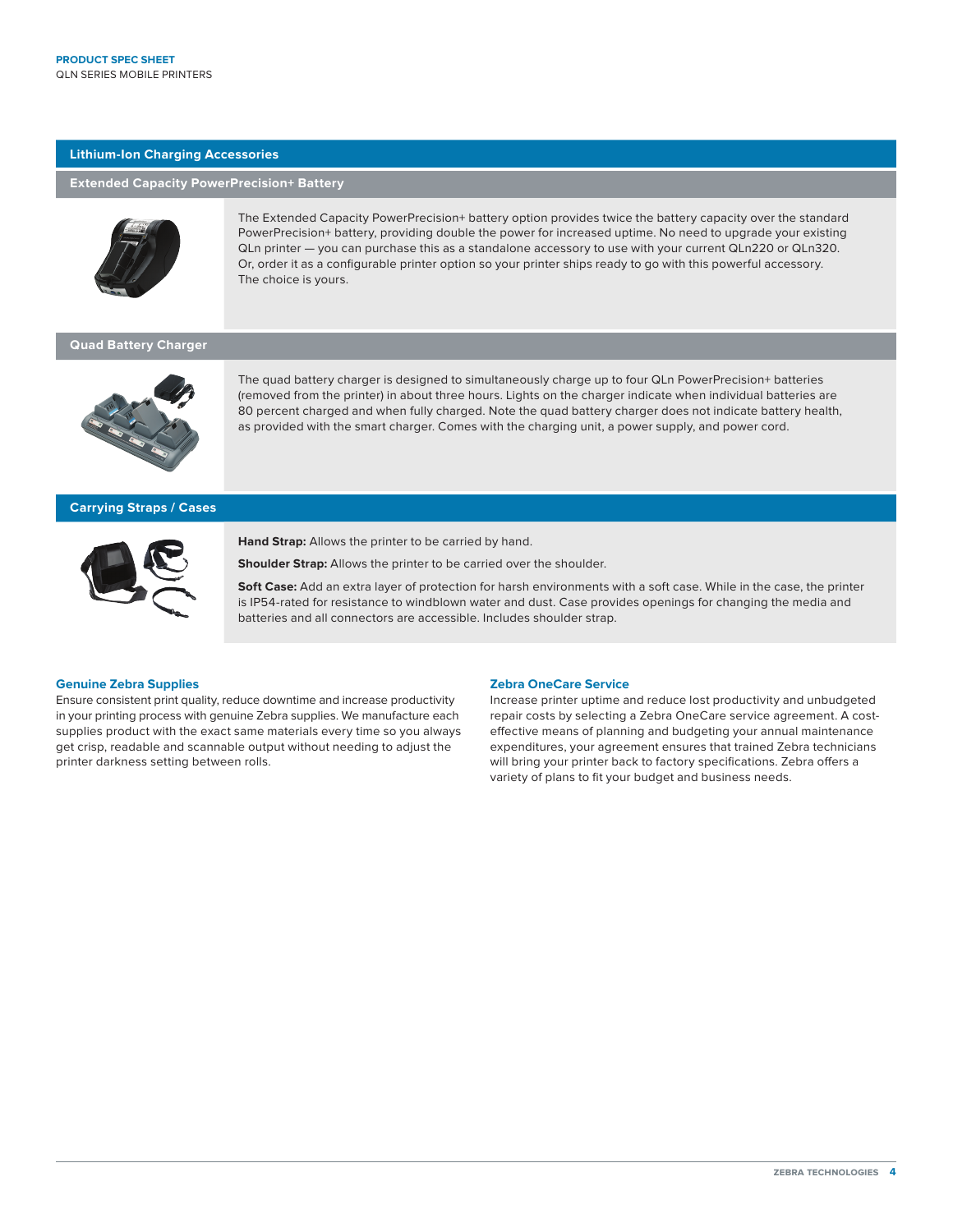# **QLn Series Specifications**

#### **PRINTER NAME**

# QLn220

QLn320

## **STANDARD FEATURES**

- Apple® iOS, Android, Windows Mobile and BlackBerry® connectivity
- Direct thermal printing of barcodes, text and graphics
- CPCL, EPL™ and ZPL® programming languages
- 256 MB Flash supports downloadable programs, receipt formats, fonts and graphics (64 MB available for user storage)
- 2450 mAh (nominal) 18.1 Wh removable, rechargeable PowerPrecision+ Li-Ion battery
- Built-in battery charger
- Serial and USB ports (both support strain relief)
- Belt clip for unobtrusive and convenient printing (not compatible with extended capacity battery)
- Black mark and gap media sensing using fixed center position sensors
- Easy-to-use peel and present mode
- Label present sensor for issuing labels one at a time
- Tear bar for easy media dispensing
- Center-loading media locking for variable roll widths
- "Clamshell" design for easy media loading
- Management: Mirror, SNMP, Web server, Profile Manager, AirWatch® and Wavelink Avalanche®
- Large, easy-to-read LCD control panel (240 x 128 pixels)
- LCD can be customized using WML (text and icons)
- 5-way navigation buttons, two software defined keys
- Printer alerts on the display, help menus
- Tolerance of multiple drops from 5'/1.52 m to concrete
- IP43 dust- and water-resistance rating (IP54 with soft case)
- 400 MHz 32-bit ARM processor
- XML support
- Supports vertical and horizontal printing
- Printers can be used in any orientation
- QR barcode links to web-based help pages
- Zebra Print Touch simplifies Bluetooth pairing and launches web-based help pages with Near Field Communication (NFC) enabled devices
- Label odometer
- NTP (Network Time Protocol) support via WiFi or Ethernet

#### **PRINTER SPECIFICATIONS**

| Resolution                    | 203 dpi/8 dots per mm                                                                                                                   |  |  |
|-------------------------------|-----------------------------------------------------------------------------------------------------------------------------------------|--|--|
|                               |                                                                                                                                         |  |  |
| Memory                        | 128 MB RAM; 256 MB Flash (standard)                                                                                                     |  |  |
| Maximum<br><b>Print Width</b> | QI n220: 1.9"/48 mm<br>QI n320: 2.8"/72 mm                                                                                              |  |  |
| Maximum<br><b>Print Speed</b> | Up to 4"/102 mm per second                                                                                                              |  |  |
| <b>Media Sensors</b>          | Black mark and gap media sensing using fixed center<br>position sensors; label present sensor for issuing<br>batch labels one at a time |  |  |
| <b>Print Length</b>           | Minimum: 0.5"/12.7 mm<br>Maximum: 32"/813 mm                                                                                            |  |  |
| Power                         | 2450 mAh (nominal) 18.1 Wh removable,<br>rechargeable PowerPrecision+ Li-Ion battery                                                    |  |  |

#### **MEDIA CHARACTERISTICS**

| Maximum Label<br>and Liner Length | QLn220: 0.5"/12.7 mm to 32"/813 mm<br>QLn320: 0.5"/12.7 mm to 32"/813 mm or continuous                                         |  |  |
|-----------------------------------|--------------------------------------------------------------------------------------------------------------------------------|--|--|
| Maximum<br>Media Width            | QLn220: 0.63"/16 mm to 2.18"/55.4 mm<br>QLn320: 1.0"/25 mm to 3.125"/79 mm                                                     |  |  |
| Maximum Media<br>Roll Size        | QL n220: 2.2"/55.9 mm OD on a 0.75"/19 mm or<br>1.375"/34.9 mm<br>QL n320: 2.6"/66 mm OD on a 0.75"/19 mm or<br>1.375"/34.9 mm |  |  |
| <b>Thickness</b>                  | 2.3 mil to 5.5 mil tag stock and 6.5 mil label stock                                                                           |  |  |
| Media Types                       | Die-cut labels and tags, linerless labels, receipt paper,<br>black bar and gap sensing                                         |  |  |
| <b>OPERATING CHARACTERISTICS</b>  |                                                                                                                                |  |  |

| Environment      | Operating Temperature: 32°F to 122°F/0°C to 50°C                                         |  |
|------------------|------------------------------------------------------------------------------------------|--|
|                  | Operating Humidity: 10% to 90% non-condensing                                            |  |
|                  | Storage/Transportation Temperature: -13°F to<br>158°F/-25°C to 65°C                      |  |
|                  | Storage Humidity: 10% to 90% non-condensing                                              |  |
|                  |                                                                                          |  |
| Agency Approvals | Emissions: FCC Part 15, Subpart B, EN55022 Class-B,<br>EN60950, EN55024 and VCCI class B |  |
|                  | Susceptibility: EN55024, EN61000-4-2, EN61000-4-3,<br>EN61000-4-4, and EN61000-4-5       |  |

#### **PHYSICAL CHARACTERISTICS**

|                    | QLn220           | QLn320          |
|--------------------|------------------|-----------------|
| Length             | 6.5"/165 mm      | 6.8"/173 mm     |
| Width              | 3.5"/89 mm       | 4.6"/117 mm     |
| Height             | 2.75"/70 mm      | 3.3"/84 mm      |
| Weight (w/battery) | 1.25 lbs/0.57 kg | 1.6 lbs/0.73 kg |

Note: The Extended Capacity Li-Ion smart battery option adds 0.20 lbs/0.09 kg to the weight and 0.6"/16 mm to the height of either QLn series printer.

#### **COMMUNICATION AND INTERFACE CAPABILITIES**

#### **ZebraNet® 802.11n radio with support for:**

- WEP, TKIP and AES encryption
- WPA and WPA2
- 802.1x (with WEP, WPA or WPA2)
- EAP-FAST, EAP-TTLS, EAP-TLS, PEAP, LEAP
- 802.11d and 802.11i
- 
- Simultaneous Bluetooth 3.0 dual radio
- Wi-Fi Certification
- Fast roaming using Pairwise Master Key (PMK) caching, Opportunistic Key Caching (OKC), or EAP Fast Session resumption
- Support for Ad Hoc mode

#### **Bluetooth 3.0 radio**

- Security modes 1 4
- "Made for iPod/iPhone/iPad" certified
- Key Bonding

#### **10/100 Ethernet** support (via charging cradle)

#### **Cabled Communications Specifications**

- USB 2.0 full-speed interface (12 Mbps)
- Mini-B connector with optional strain relief
- Serial interface: 14-pin RS-232C port for communication to terminal or other
- host up to 115.2 Kbps

## **Ideal for These Applications**

# **Retail**

- Inventory / price display compliance
- Click and collect
- Inventory management, cycle count
- Receiving, put-away, reverse logistics
- Picking, staging, packing, shipping

#### **Manufacturing**

- Raw materials
- Finished goods

#### **Transportation and Logistics**

- Receiving, put-away, reverse logistics
- Inventory management, cycle count
- Cross-docking
- Picking, staging, packing, shipping